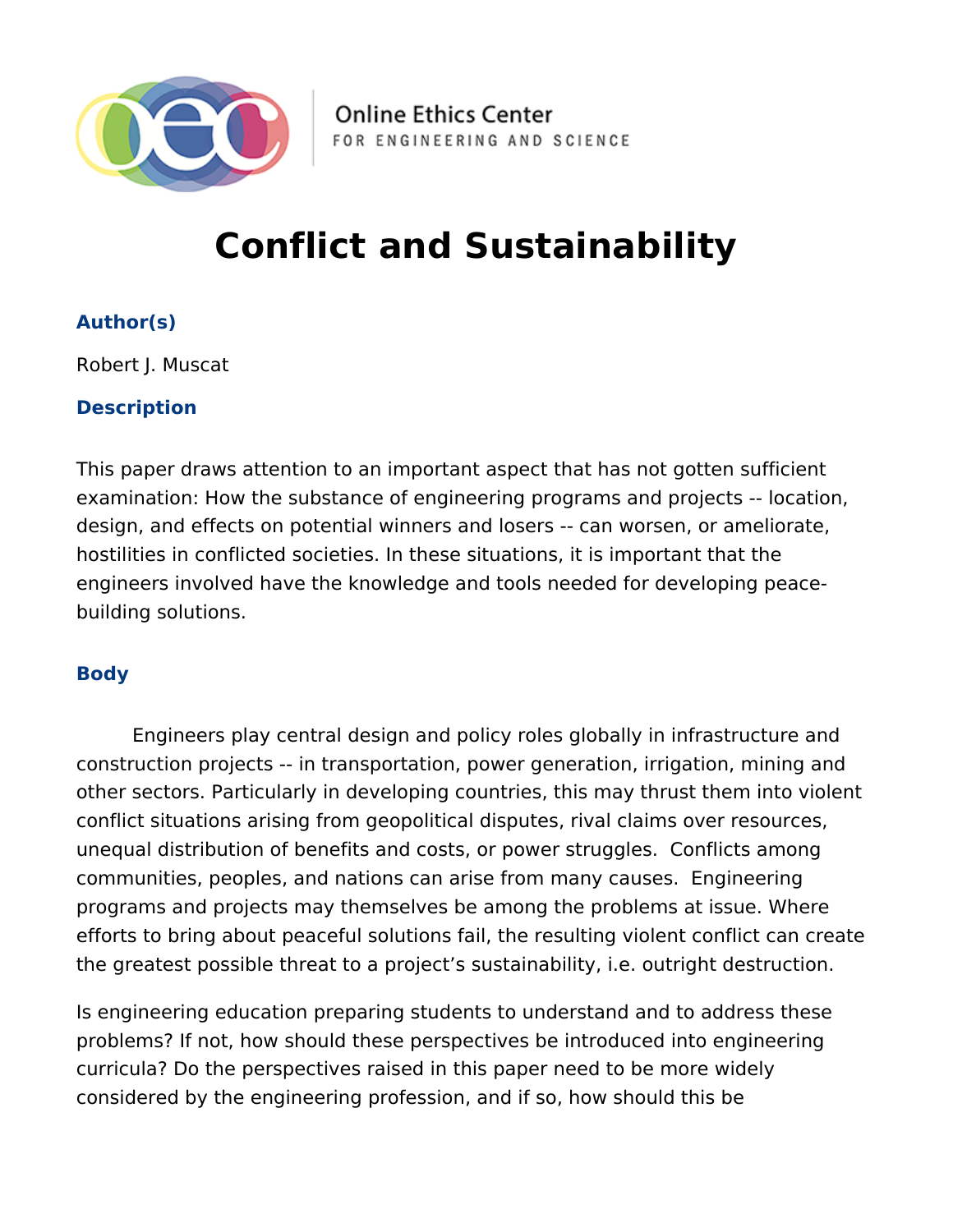accomplished? How should engineering research be enriched to integrate these socio-political aspects with purely technical research subjects?

Engineering professionals may unavoidably be parties in conflict situations. Depending on how engineers approach the identification, design, and implementation of projects, they can aggravate underlying tensions among stakeholders, even creating new divisions between winners and losers, or they can ameliorate or even prevent conflict in the first place. Social responsibilities facing engineers has become a subject of its own, explored in books and engineering ethics journals. Apart from their role in the development and manufacture of armaments, the relationships between engineering and conflict, especially in developing countries, has been less well examined. Engineers have a responsibility to ensure that decision makers are aware of the potential effects of engineering works in situations of social and political contention, and of the need to explore alternative solutions that may ease tensions at issue.

Many engineering projects in the U.S. are sources of political conflict, e.g. disputes over the location of wind farms; the technology for, and unintended consequences of, extracting natural gas from shale formations; environmental effects of mining projects; location and risks of off-shore oil drilling; new pipeline location and environmental risks. Although such disputes can reach fever pitch, they have rarely ended in violent conflict, thanks to the country's strong traditions and institutions for legal and legislative conflict resolution. In many developing countries, by contrast, groups that viewed their vital interests at stake in engineering decisions have sometimes resorted to violence to resolve disputes not settled through negotiation or orderly political process. In some cases, engineering projects have deepened inter-group animosities that may have arisen initially for other reasons – religious, cultural, economic or political.

There have also been positive-sum outcomes, where projects have been designed and decided through processes deliberately aimed at avoiding exacerbation of underlying animosities. Even more proactive are engineering investments designed to create common economic and/or communal interests among groups in societies marked by socio-economic fault lines.

In the most extreme cases (for example, in Iraq and Afghanistan), engineering projects have been implemented in the midst of active warfare, often designed to influence the allegiance of the expected beneficiaries. Engineering in the midst of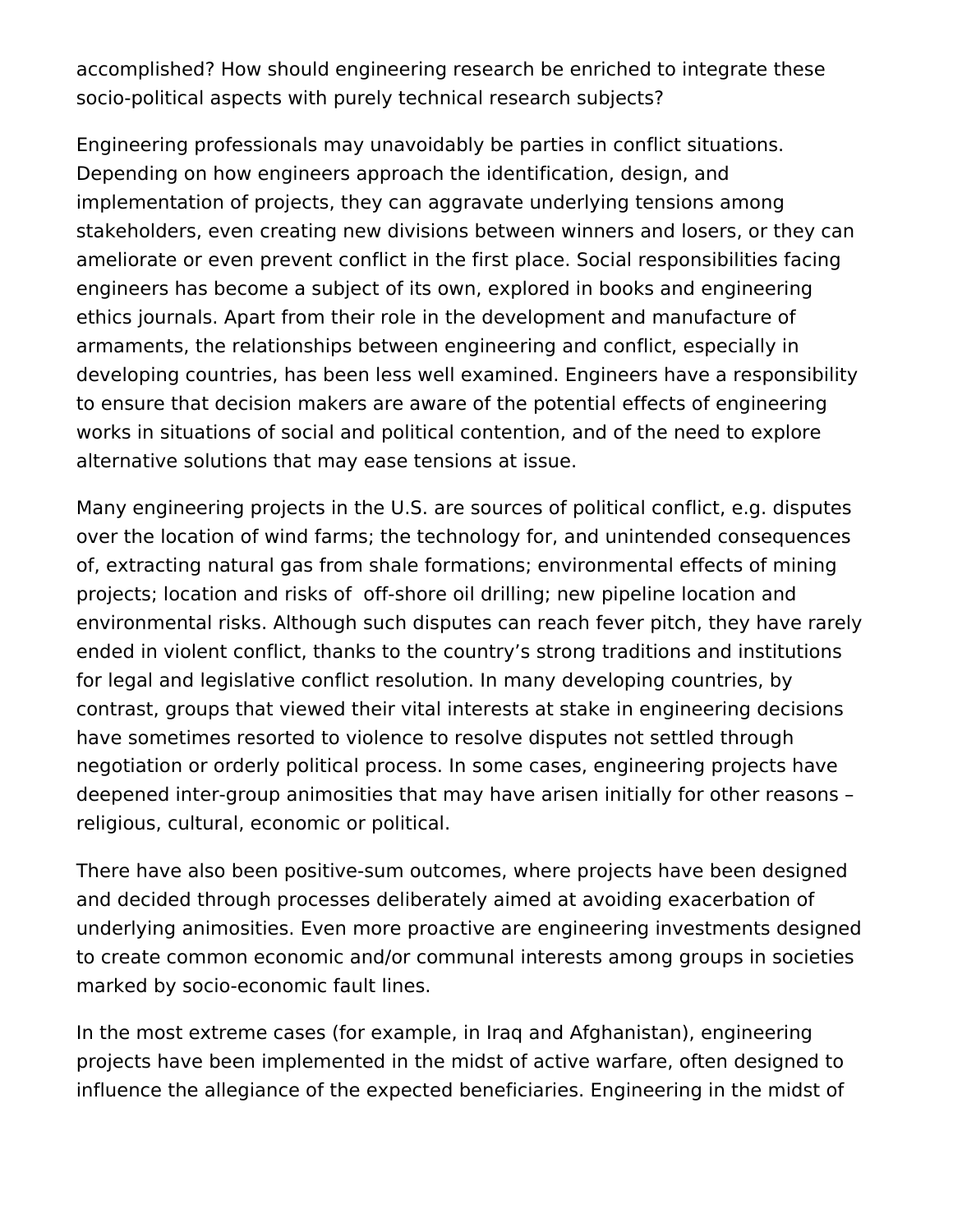violent conflict poses a special set of problems for, even personal dangers to, the engineers involved. The US Institute of Peace, the National Academy of Engineering, and other scholarly and professional organizations have for some time been encouraging examination of the role of engineers in conflict environments. This effort has focused on problem analysis, coordination among actors with different mandates and capabilities, methods for ensuring the "buying-in" of the relevant stakeholders, and the special difficulties posed by working in situations of active conflict. These special challenges of engineering in the midst of violent hostilities are outside the scope of this paper.

This paper draws attention to an important aspect that has not gotten sufficient examination: How the substance of engineering programs and projects -- location, design, and effects on potential winners and losers -- can worsen, or ameliorate, hostilities in conflicted societies. In these situations, it is important that the engineers involved have the knowledge and tools needed for developing peacebuilding solutions.

Global climate change is emerging rapidly as a threat to the sustainability of entire ecosystems and patterns of human settlement. Coping with climate change may pose engineering and sociopolitical challenges of historic dimensions. Engineering solutions will be central components for dealing with problems such as emissions reduction, flood control, migration and resettlement of forced migrant populations, coastal erosion, seaport viability, development of alternative energy, and resistance of structures to weather extremes. Inherent in many of these problems is a high potential for social and political, even inter-country, conflict. To help ensure that their technical contributions are appropriate and fully understood, engineers will need to learn skills of multi-disciplinary analysis, and how to dialogue effectively with stakeholders and with partners from other disciplines.

# **The Roles of Engineers**

Engineers are found at advisory, decision-making, or design levels in the processes leading up to project realization in conflict situations. Engineers also play important roles in the management and operation of projects once they come on line. While senior engineers will have greater responsibility for decisions and options chosen, professionals at all levels are in position to consider the social and conflict consequences of projects they work on, and to put their views on the table. The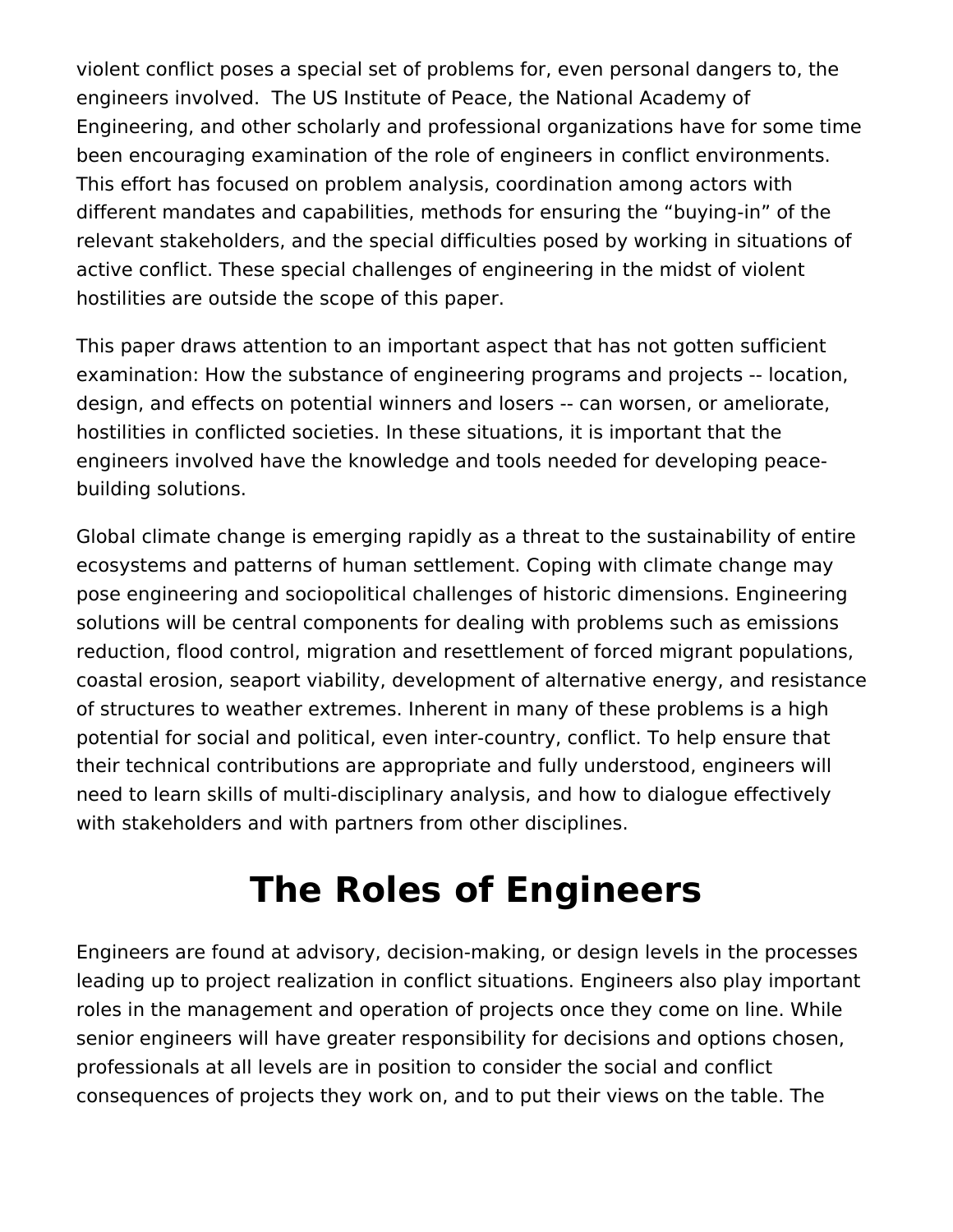individual engineer may be a political office-holder, a civil servant, an executive or employee in a private (local or international) contracting firm, a private consultant, an academic on an engineering faculty, or a staff member of an international development organization. Many engineering fields may be involved in conflictladen contexts – civil, hydraulic, electrical, transport, mining, petroleum, agricultural, etc. Those responsible for the technical core need to develop a)skills of coordination, negotiation, and communication with stakeholders, b)the ability to take account of environmental, social, and other impact studies, and c) the ability to work in multidisciplinary teams that include expertise in political and social analysis.

The scope for engineers to determine the final design and implementation of a project, therefore, will be determined by the interplay of the preferences of the various players and by where the influence of the design team's perspectives can be applied. Engineers on the staff of the World Bank, or in an engineering firm contracted by the Bank, for example, might be well positioned to affect the outcome if the Bank's financing is crucial. On the other hand, engineers working within their own government or for a local contractor may have greater say on the domestic policy-making process. Needless to say, the engineer will have wider scope to shape a peace-enhancing outcome where the government also seeks to discourage conflict. Conversely, if a government deliberately pursues a policy that exacerbates internal hostilities, there may be few options to promote amelioration.

The World Bank's experience with hydroelectric and irrigation projects in developing countries shows how projects have had to be developed beyond their technicallydefined boundaries to take account of connections with other disciplines, and of possible conflict effects. For years the Bank avoided hydroelectric projects after incurring severe criticism for ignoring bad outcomes for displaced and indigenous people. The Bank resumed hydro projects in the 1990s after adopting safeguard requirements on compensation, and attention to potential conflicts. In fact, the Bank has adopted a set of "Safeguards" in project formulation across the board, requiring project designers to take account of potentially adverse consequences. The safeguards include, for example, attention to problems of international or disputed waterways, potentially adverse social or environmental effects, impact on indigenous peoples, involuntary settlement requirements, and impact on physical cultural resources.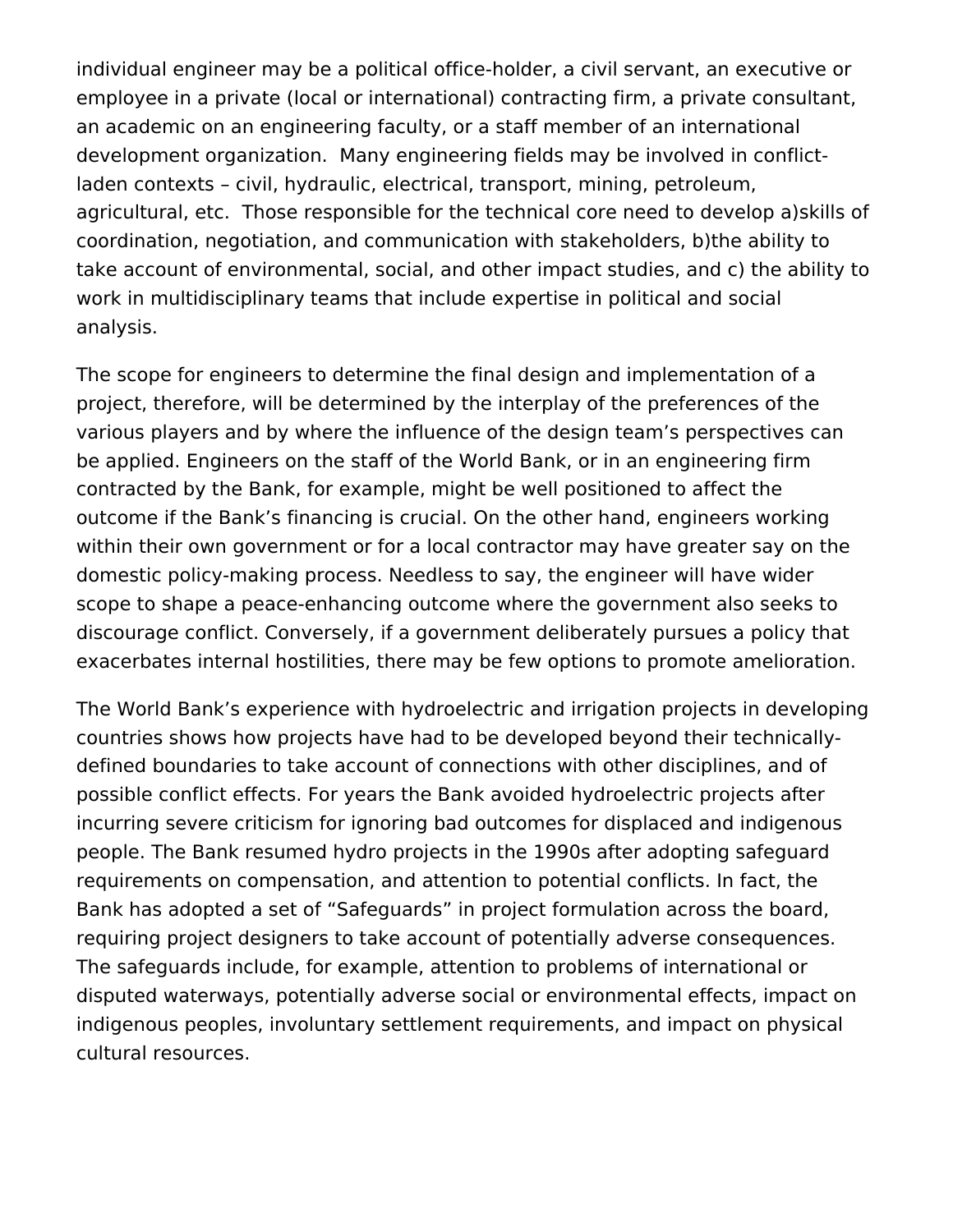# **Examples: Exacerbation vs. Prevention**

International frictions over natural resource development claims can grow into outright conflict. Examples of areas with worrisome overlapping claims include islands in the South China Sea (with oil-potential), claimed by Vietnam, the Philippines, Japan, and China; northern and southern Sudan (oil production and pipelines); division of water resources among Lebanon, Israel, and West Bank Palestine; and hydro and irrigation schemes along the Mekong affecting downstream countries. Internal conflicts in developing countries - over mineral, land, water and other development projects – have arisen in (among others) Peru, Colombia, India, Papua New Guinea, Mexico, Ecuador, Ghana, and Bangladesh.

Proper engineering solutions can help prevent violent outcomes. Soon after partition separated Pakistan from India in 1947, it became clear that failure to create a system for control and distribution of the Indus River waters acceptable to both countries could result in warfare. The World Bank took the lead in designing, negotiating, and financing a multi-dam irrigation solution. Unfortunately, although the program was adopted and implemented, peacefully resolving the Indus dispute, India and Pakistan have had other disputes that have led to recurrent armed conflict.

An unequivocally successful example is the Gal Oya irrigation project in Sri Lanka, built in 1948-1952. The upper arms of the canals watered areas occupied by ethnic Sinhalese, the country's dominant ethnicity, who drew most of the water before it could reach the lower stretches that fed minority Tamil areas. Tensions created by this situation resulted in violent conflict in the late 1950s and sporadically in the two following decades. A USAID-supported project (1978-1986) rehabilitated the irrigation infrastructure and introduced a new inclusive water management system. To create a win-win situation, inter-ethnic farmer groups were set up to oversee cooperative water distribution, ensuring that the downstream Tamils received enough flow for cultivation. Despite efforts of the Tamil Tigers, the insurgent side in the Sri Lankan civil war (1983-2009), to persuade Tamil farmers to cease cooperating with their Sinhalese neighbors, the groups held fast. Relations between the Gal Oya ethic communities remained, and still are, peaceful and mutually beneficial.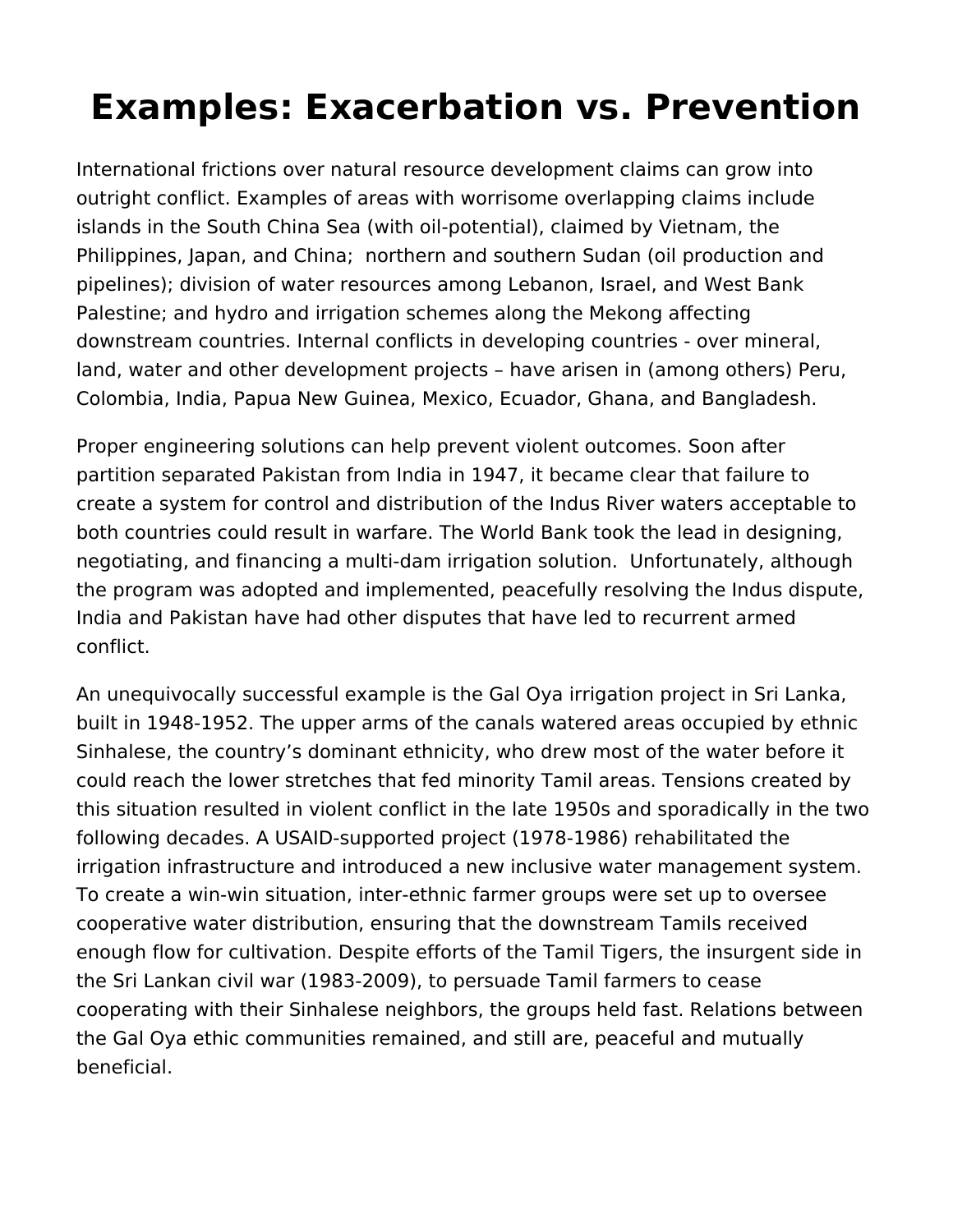By contrast, another Sri Lankan irrigation scheme became a major missed opportunity where engineering works exacerbated rather than ameliorating a deep socio-political conflict. The massive Mahaweli project, begun in 1970, the biggest engineering works in the island's history, was first designed with a channel that would have delivered water to the largely Tamil region of northern Sri Lanka. In 1977 the Sri Lankan authorities redesigned the project to exclude the northern channel. The decision was defended on ostensibly technical engineering grounds, but was seen by the Tamils as demonstrating Sinhalese discrimination and hegemony. The government also favored Sinhalese in the settlement plan for land that would be newly opened by the project. Retaining the original designs of this major project might have helped avert the subsequent political deterioration that spiraled into warfare.

A rural development project in Rwanda that started in 1974 is another example of a missed opportunity that turned out instead to exacerbate tensions. In this case, the benefits (including structures, roads, and land access) were largely captured by local Hutus, excluding Tutsis. The final result was judged by one Africa scholar to be "a great increase in inequality between regions, social classes, groups and individuals."

In two examples from Thailand, irrigation projects were constructed (in the 1950s-1970s) to win population loyalty in a region that was poor and had been traditionally neglected by the central government. Some were built despite awareness that the projects' economic justifications were dubious. Others were built even though the sponsoring and designing engineering authorities knew that due to poor soil conditions the projects could not even meet minimum engineering standards. In these decisions, the expected social and political benefits were seen as justifying the sub-optimal engineering.

Projects to improve transportation can help develop poor regions. New or improved roads can lower the costs of getting agricultural produce to markets. These projects can also have downsides where they open up areas already inhabited by people previously marginal in terms of economic or political power. New low-cost access can draw developers of large-scale agriculture, cattle-ranching, or resource extraction, who may expropriate the land of the previously isolated inhabitants. This has been a significant problem in Brazil.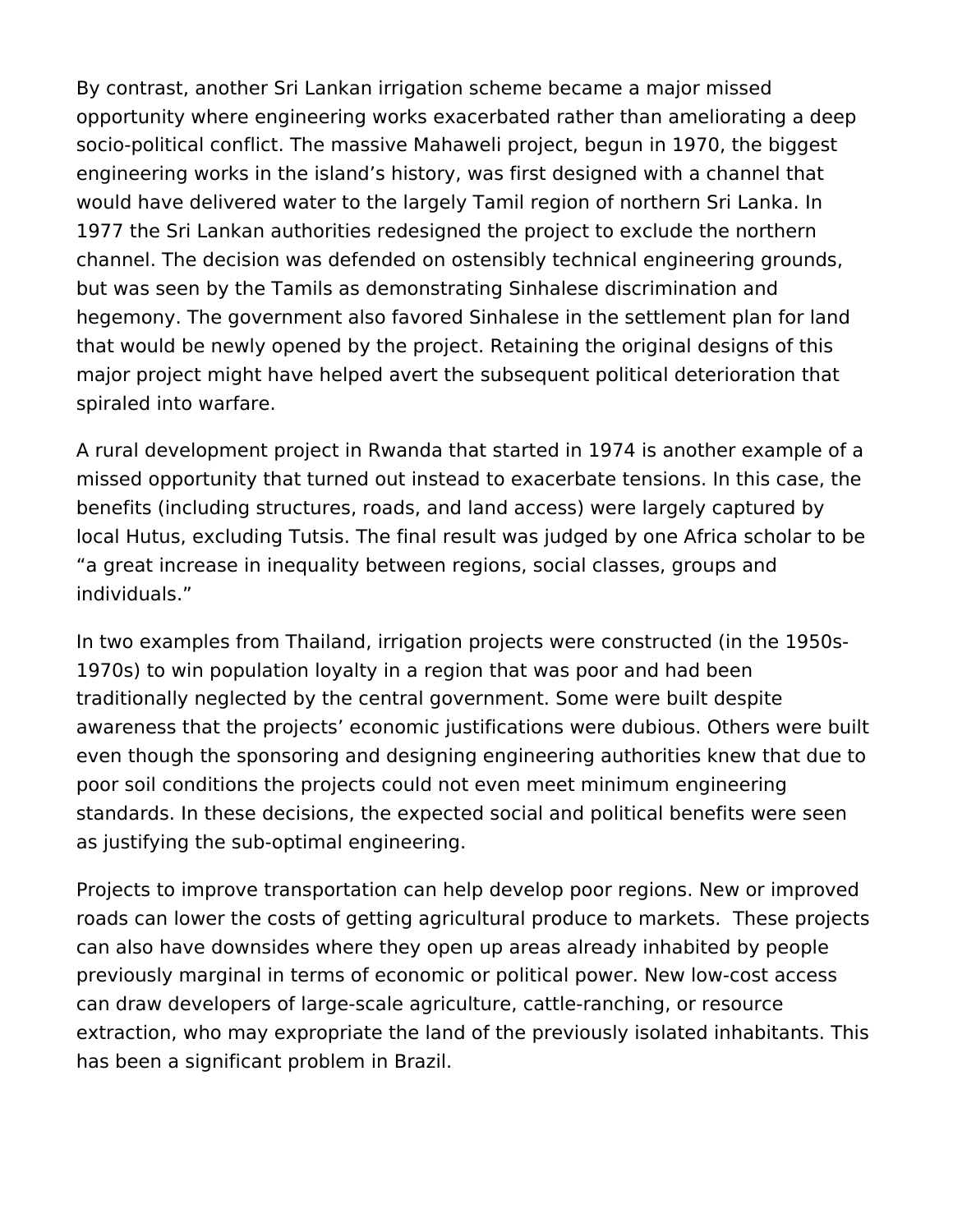As these examples show, there are no cookie-cutter solutions; each project is imbedded in a different and unique socio-political context. The standard methodologies for technical and economic analysis have to be complemented with in-depth local social analysis. Technical sustainability alone will be insufficient. To accomplish this, close inter-disciplinary dialogue will usually be essential.

# **Examples of Questions in Project Design**

To be alert to the relevance of projects to potential conflict, engineers (and others involved in planning and implementation) should take account of factors such as:

- 1. Is the project located near borders between rival groups?
- 2. Will the location and design of irrigation channels impinge on divisions between different ethnic (or religious, etc) groups?
- 3. In the case of international waterways, consider the World Bank's safeguard cautions.
- 4. The World Bank cautions should similarly be applied to projects in internationally contested areas, and in border-spanning resource development (e.g. natural gas, petroleum, water).
- 5. Are there external "diseconomies" (e.g. pollution causing health or economic damage) that should be taken into account in the project design?
- 6. Is a project affecting areas inhabited by indigenous people? How will this affect design, cost, negotiation, and implementation?
- 7. Will environmental degradation caused by a mining project be avoided or at least minimized?
- 8. Will there be fair compensation payments/projects for people negatively affected?
- 9. Will road location raise issues of equity and benefits between favored and bypassed communities?
- 10. The feasibility of projects often depends on how stakeholders view the potential consequences. Have provisions for stakeholder consultation been included in the design process?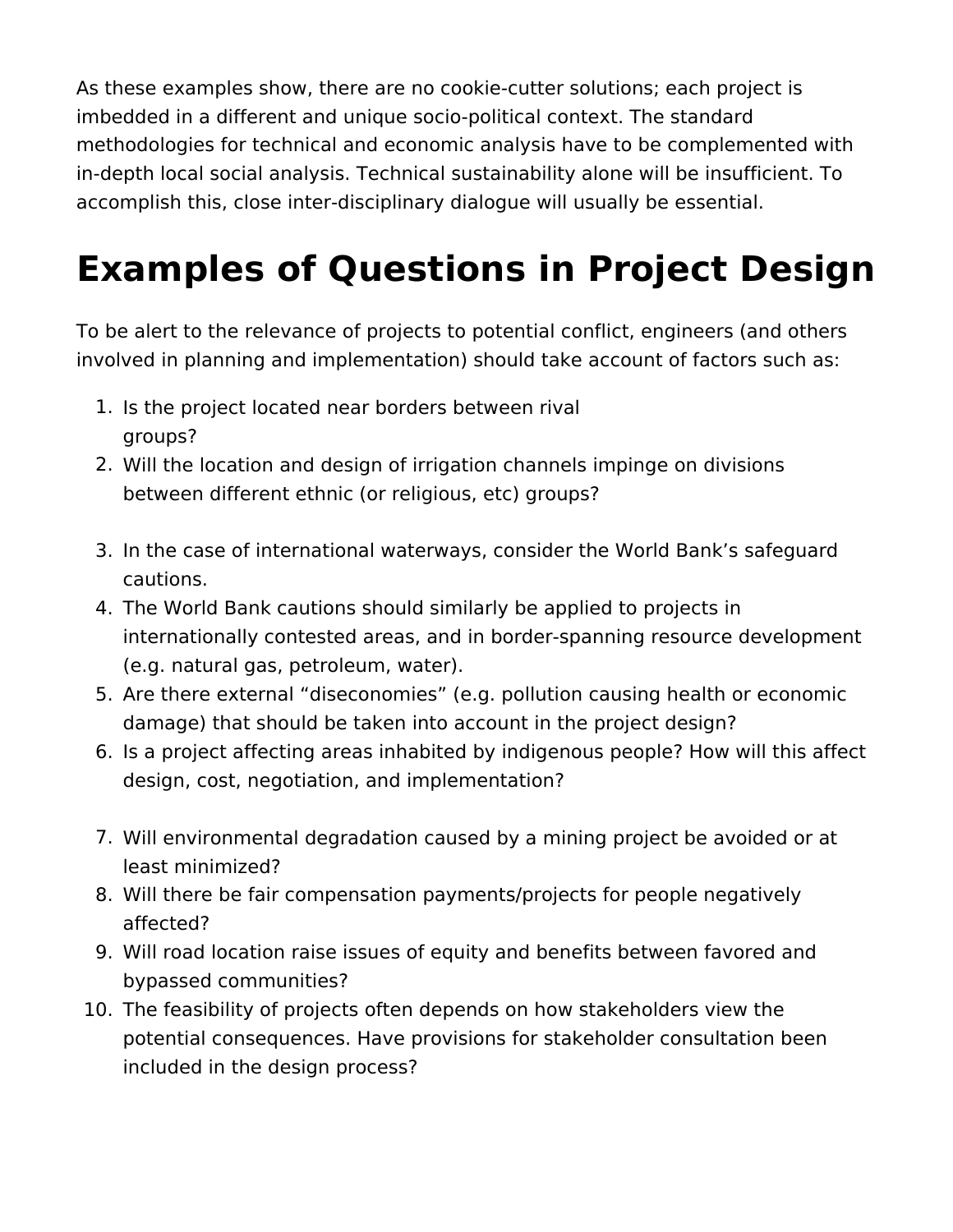# **Peace-Building and Engineering Education**

Engineering education curricula should be enriched with peace education components, relevant multi-disciplinary materials, and specific engineering case studies and issues, as suggested above.

Engineering schools located at universities with faculties or institutes that offer programs, or advanced degrees, in conflict studies/management, could draw on such capabilities to develop options for introducing a conflict perspective into engineering curricula. For conflict-studies programs, exposure of their students to the relevant roles and perspectives of the engineering profession would also be a curriculum enrichment. Engineering schools at universities that do not have resident conflict studies faculty could draw on outside sources such as the US Institute of Peace; Engineers Without Borders; the Engineering, Peace and Social Justice network; the ASEE Engineering Ethics Division, or other relevant organizations, like Global Peace Services USA.

Options for such curriculum enhancement might include the following:

- 1. A one-day or half-day module requirement: a general introduction to the field of peace studies, both academic and applied. The role of engineering projects and engineers in situations of socio-political tension and conflict. Building in sustainability against the threats posed by stakeholder divisiveness, and by climate change effects.
- 2. A workshop on options and responsibilities of engineers needing to work with communities, stakeholders, peace-builders, and policy makers, in conflict environments.
- 3. A two-day "saturation" experience expanding on the above.
- 4. A full credit seminar (meeting, say, once a week for a semester) during which students would research actual cases to design possible solutions, project location/design alternatives, and methods for achieving stakeholder buy-in in the specific political and cultural environment settings.
- 5. Possible special perspectives: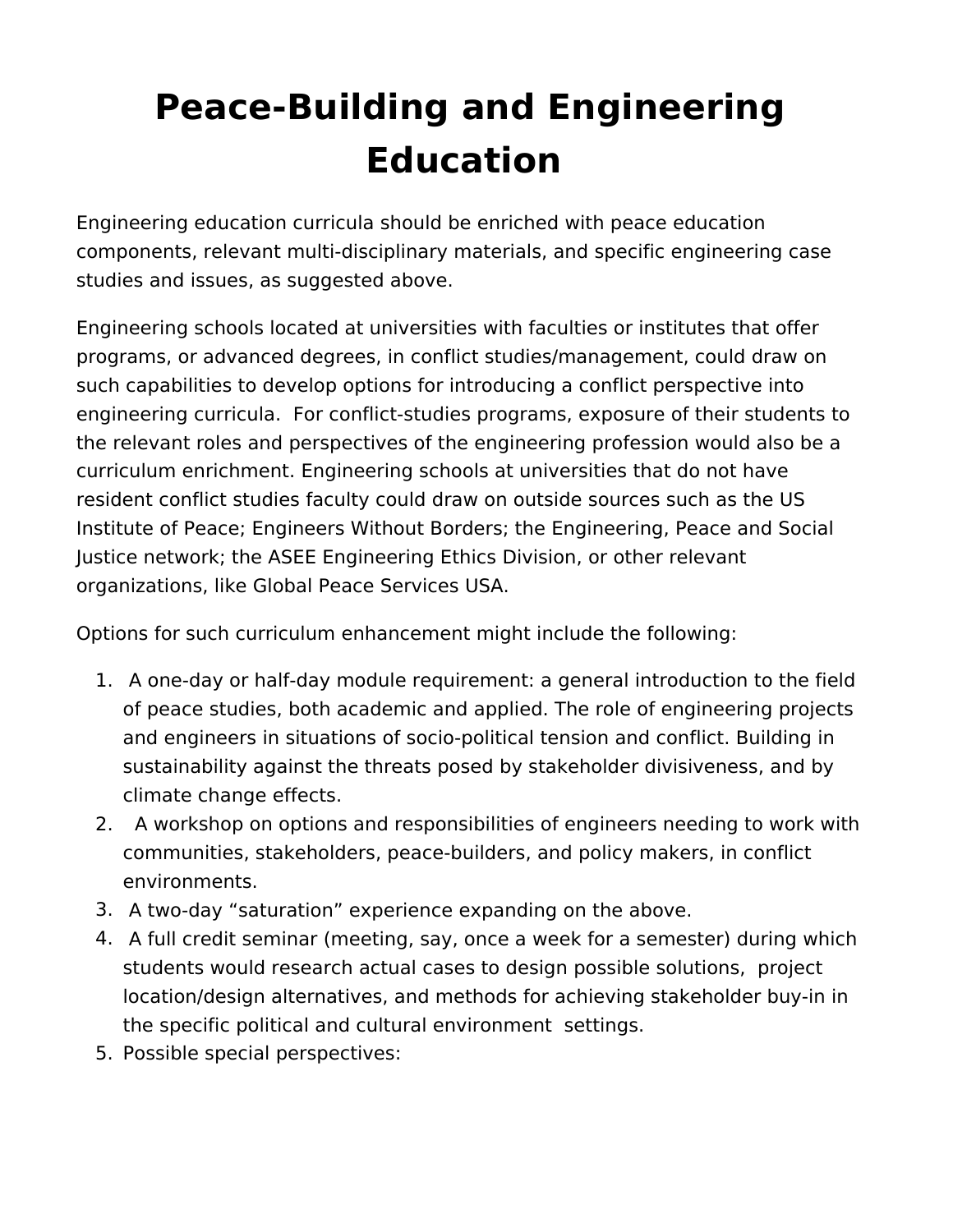The unique challenges posed for engineering organizations working in situations of on-going violent conflict, including working with (UN or NATO-backed) military forces attempting to resolve hostilities or maintain a peace agreement.

Coping with the effects of global climate change in many different geographic, climate and settlement environments will require large-scale engineering works and innovative challenges. There may be winners and losers (say, where the effects force large population movements). Different engineering solutions may produce different distributions of benefits and costs, entailing substantial potential conflicts of interest.

Finally, it is worth noting that inclusion of sustainability and global issues is a recent development in engineering education. It opens up new possibilities for internship with non-governmental organizations and for in-service learning. It also has the potential to engage students with concrete issues of professional ethics, and to provide motivation to be part of a service profession.

# **Bibliography**

- 1. Fox, James W., (2011). USG Paris Declaration Evaluation Case Study: the Millennium Challenge Corporation, Social Impact, Inc.
- 2. Haney, M. & Plummer, J. (2008). Taking a holistic approach to planning and developing hydropower: Lessons from two river basin case studies in India. Washington, DC. World Bank. Retrieved from http//openknowledge/worldbank.org/handle/10986/10597.
- 3. Muscat, R.J., (2002). Investing in Peace: How Development Aid Can Prevent or Promote Conflict, Armonk: M.E. Sharpe.
- 4. Survival for Tribal Peoples (n.d.) The Yanomami. Retrieved from http://www.survivalinternational.org/tribes/Yanomami.
- 5. Uphoff, Norman, 1992, Learning From Gal Oya, Ithaca: Cornell University Press.
- 6. Uvin, Peter, 1998, Aiding Violence: The Development Enterprise in Rwanda, West Hartford: Kumarian Press.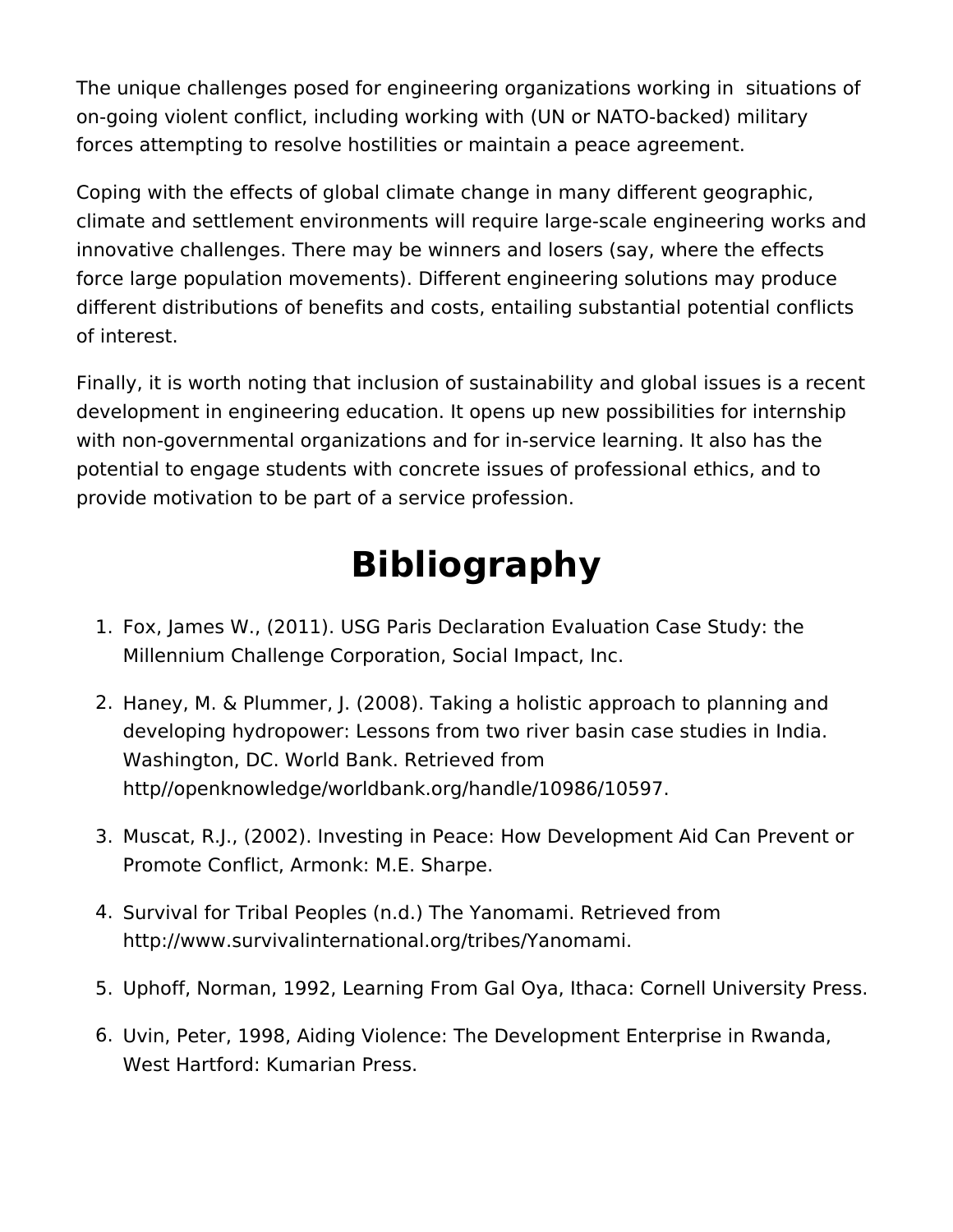- 7. Vesilind, P. Aarne, 2010 Engineering Peace and Justice: The Engineers to Society, New York: Springer.
- 8. World Banwkw, w.worldbank.org/opermational
- 9. World Bank, 1998, The World Bank s Experience with Post-Cor Reconstruction, Vol. 5.
- 10.World Bank, Large Dams reports: http:water.worldbank.org/wat

#### Notes

Robert J. Muscat is an economist specializing in problems of conf countries. He was formerly Chief Economist of the US Agency for Development and has consulted for the World Bank and UN agenci authored books and articles on Thailand, development aid and con effectiveness, malnutrition, population, and other subjects. He re economics from Columbia University. He is currently an independent in Sarasota, FL Dr. Muscat is a board member of Global Peace Se

1.[www.globalpeaceserv](http://www.globalpeaceservices.org)ices.org

2.[globalpeaceservicesUSA@](mailto:globalpeaceservicesUSA@gmail.com)gmail.com

### Rights

Use of Materials on the OEC

Resource Type

Essay

### Topics

Climate Change Governance Human Rights Law and Public Policy Social and Political Conflict Social Responsibility Sustainability